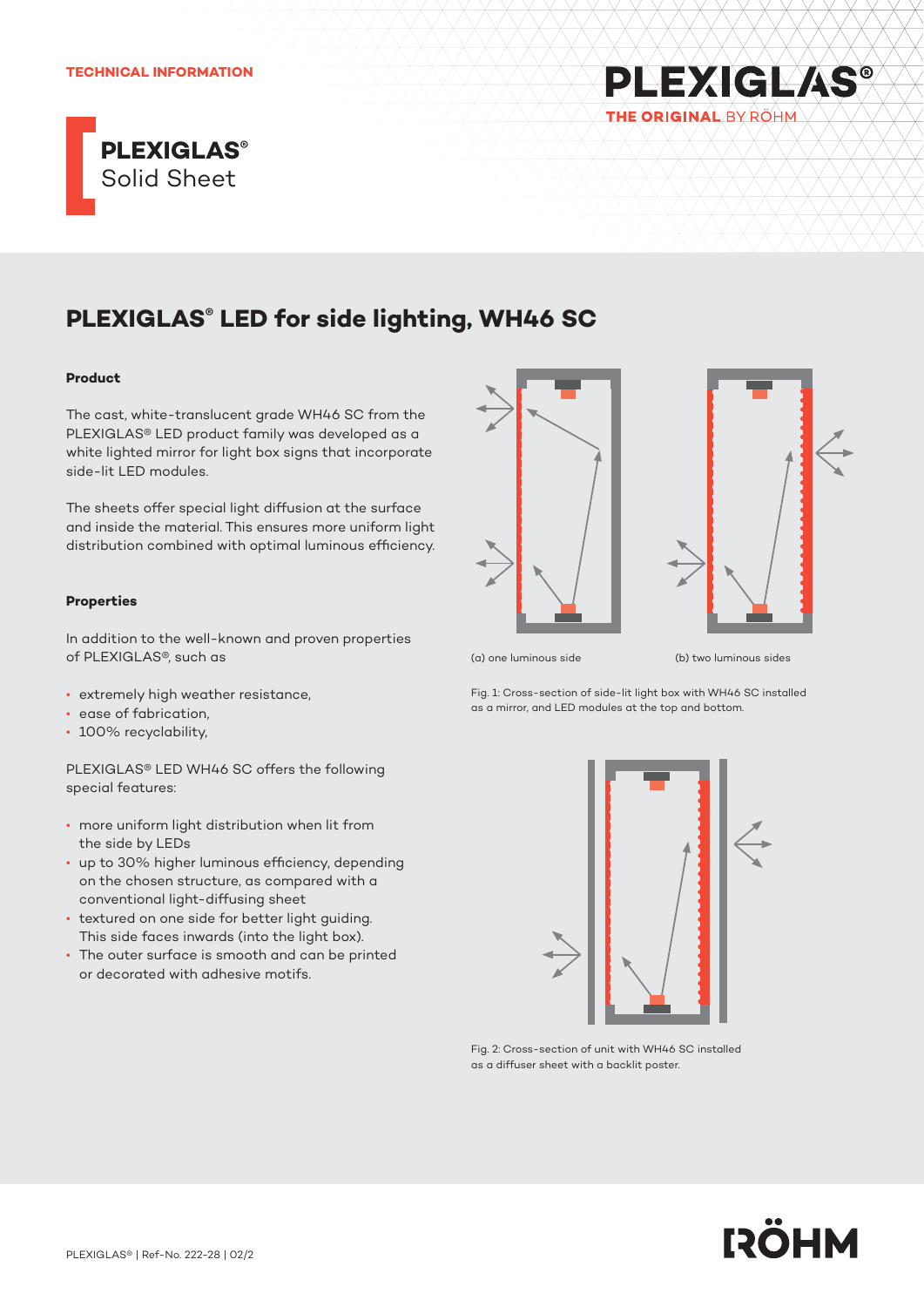

## **Applications**

These properties make PLEXIGLAS® LED WH46 SC especially suitable for side lighting with LED modules for

- light boxes with one or two luminous surfaces. PLEXIGLAS® LED WH46 SC is directly printed or provided with adhesive décor as the advertising display (see Fig. 1).
- backlit City Light posters: PLEXIGLAS® LED WH46 SC is installed between the poster and the light source as a diffuser sheet for optimized illumination (see Fig. 2).

The most homogeneous lighting is achieved in generously dimensioned light boxes with correspondingly large areas to be illuminated. The following table (Table 1) shows that WH46 SC is brighter and provides more uniform lighting than other suitable materials.

| <b>Brightness of a light box</b>          |                                            |              |                                                              |                           |  |
|-------------------------------------------|--------------------------------------------|--------------|--------------------------------------------------------------|---------------------------|--|
| <b>LED</b> grade<br>(see grade)           | $\mathbf{T}_{\text{D65}}^*$<br>$(T_{D65})$ | <b>Color</b> | <b>Luminance/</b><br>uniformity**                            |                           |  |
| WH46 SC<br>(WHO <sub>2</sub> )<br>(WN070) | 40%<br>$(44\% )$<br>$(30\% )$              | White        | 456 cd/ $m2$<br>$395 \text{ cd/m}^2$<br>$330 \text{ cd/m}^2$ | $++++$<br>$\div$<br>$+ +$ |  |

Measured with OSRAM BoxLED Side Plus (one-sided) LED modules in a light box sized 1.0 m x 1.0 m.

\* Transmittance to DIN 5033, ISO 13468-2.

\*\* Average luminance and uniformity of illumination.

## **Machining**

PLEXIGLAS® LED WH46 SC can be machined just like standard PLEXIGLAS® GS. The following Guidelines for Workshop Practice are available for PLEXIGLAS®:

- Machining PLEXIGLAS® (Ref. No. 311-1)
- Forming PLEXIGLAS® (Ref. No. 311-2)
- Surface Treatment of PLEXIGLAS® (Ref. No. 311-4)
- Fabricating Tips for PLEXIGLAS® Solid Sheet (Ref. No. 311-5)

Notes:

- Always install the textured side of WH46 SC facing inwards.
- When installing the frame, a spacing of at least 30 mm must be left between the LED modules and the sheet so that the light cones of the individual LEDs can be merged. This minimum spacing depends on the beam angles of the LEDs, and may be up to 50 mm in rare cases.
- To intensify the impression of whiteness in incident light, we recommend that you line the inside of the light box with highly reflective white material. As an alternative, an additional white-translucent film can be applied.
- You should also bear in mind the LED manufacturers' descriptions, especially with regard to the areas to be illuminated when the LEDs are installed on one or both sides of the light box. Suitable products include, for example, OSRAM BoxLED side and OSRAM BoxLED side Plus.